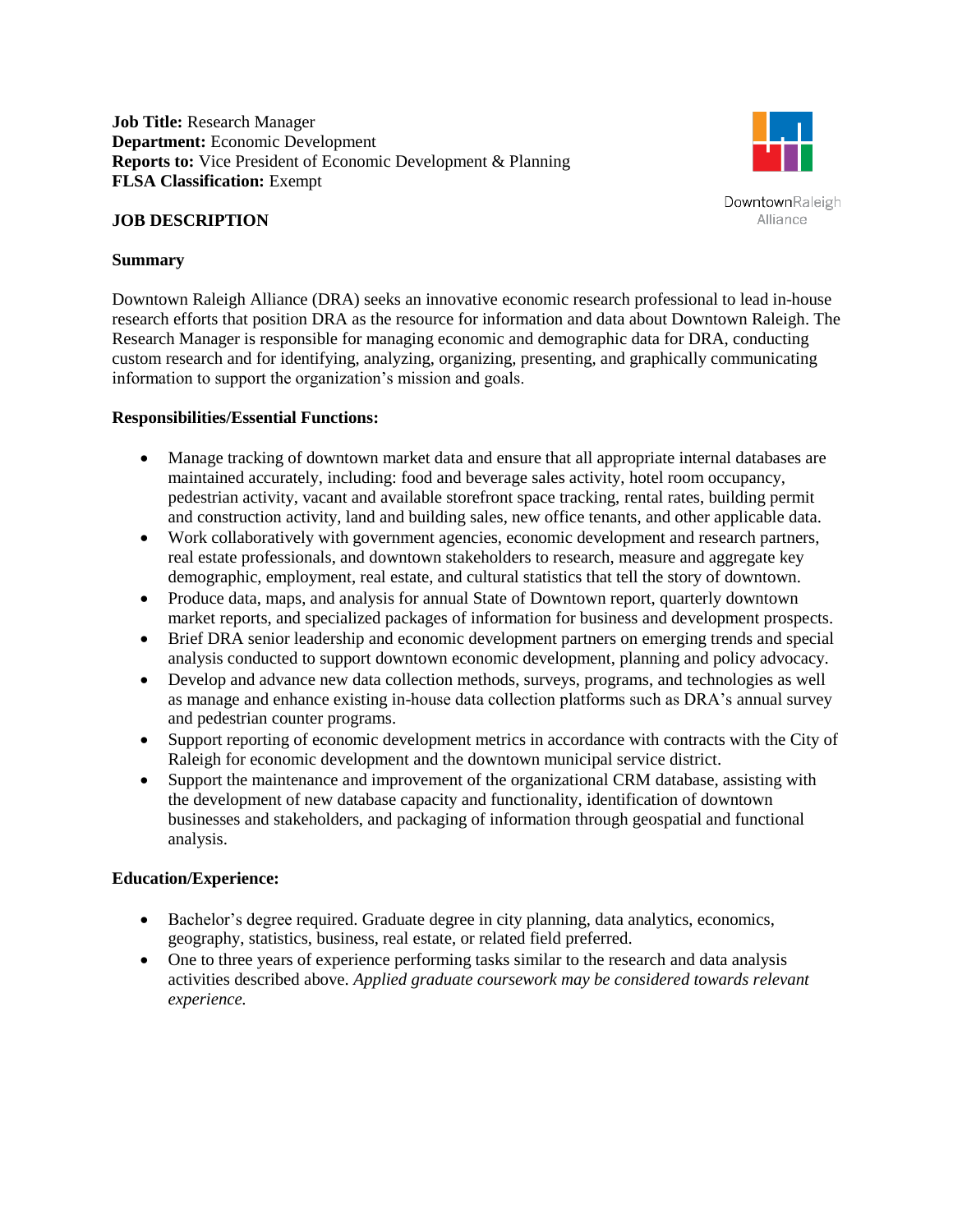## **Skills and Capabilities:**

- Strong analytical, research, and project management skills.
- Advanced proficiency in Microsoft Excel and Microsoft Office.
- Working knowledge of database applications, graphic design, and GIS is desired, but not required.
- Familiarity with real estate and demographic data sources including the US Census, ESRI Business Analyst, CoStar, Placer.ai, real estate brokerage reports, etc. is preferred.
- Possess excellent written and verbal communication skills and be comfortable interacting with diverse groups including developers, real estate brokers, small business owners, property owners, residents and government officials.
- High attention to detail and a demonstrated commitment to data integrity.
- Must be able to work independently and as part of a team.
- Experience thriving in a high-paced, results-oriented environment.

# **Physical Requirements:**

- Prolonged periods sitting at a desk and working on a computer.
- Must be able to lift up to 15 pounds at times.
- Must be able to access various departments of a given location.

# **Travel required (if applicable):**

- Regular local travel (city/county-wide) on a monthly basis for meetings and engagements.
- Occasional regional travel to a conference or tradeshow- not likely more than once per quarter with travel more likely around once per year.

# **Position Environment:**

The Research Manager will work out of the DRA administrative office in a fast-paced, deadline-driven environment. The individual will interface with business and property owners, residents, community members, government staff, and service providers. Due to the nature of the position, it is expected that this individual may be required to work outside of the normal 8:30am to 5:00pm office hours.

DRA currently provides a flexible hybrid work schedule where employees are eligible to work remotely for portions of each week with supervisory approval and with in-office work necessary on a weekly basis for certain duties.

### **EEO statement:**

We are an equal employment opportunity employer and do not discriminate against any person because of race, color, creed, religion, national origin, political affiliation, sex, gender identity or expression, sexual orientation, age, disability, genetic information, or other reasons prohibited by law (referred to as "protected status"). This nondiscrimination and opportunity policy extends to employment, use of all company facilities, membership, board service and leadership, volunteerism, participation in any of the organizations programs or services and all employment actions such as promotions, compensation, benefits and termination of employment.